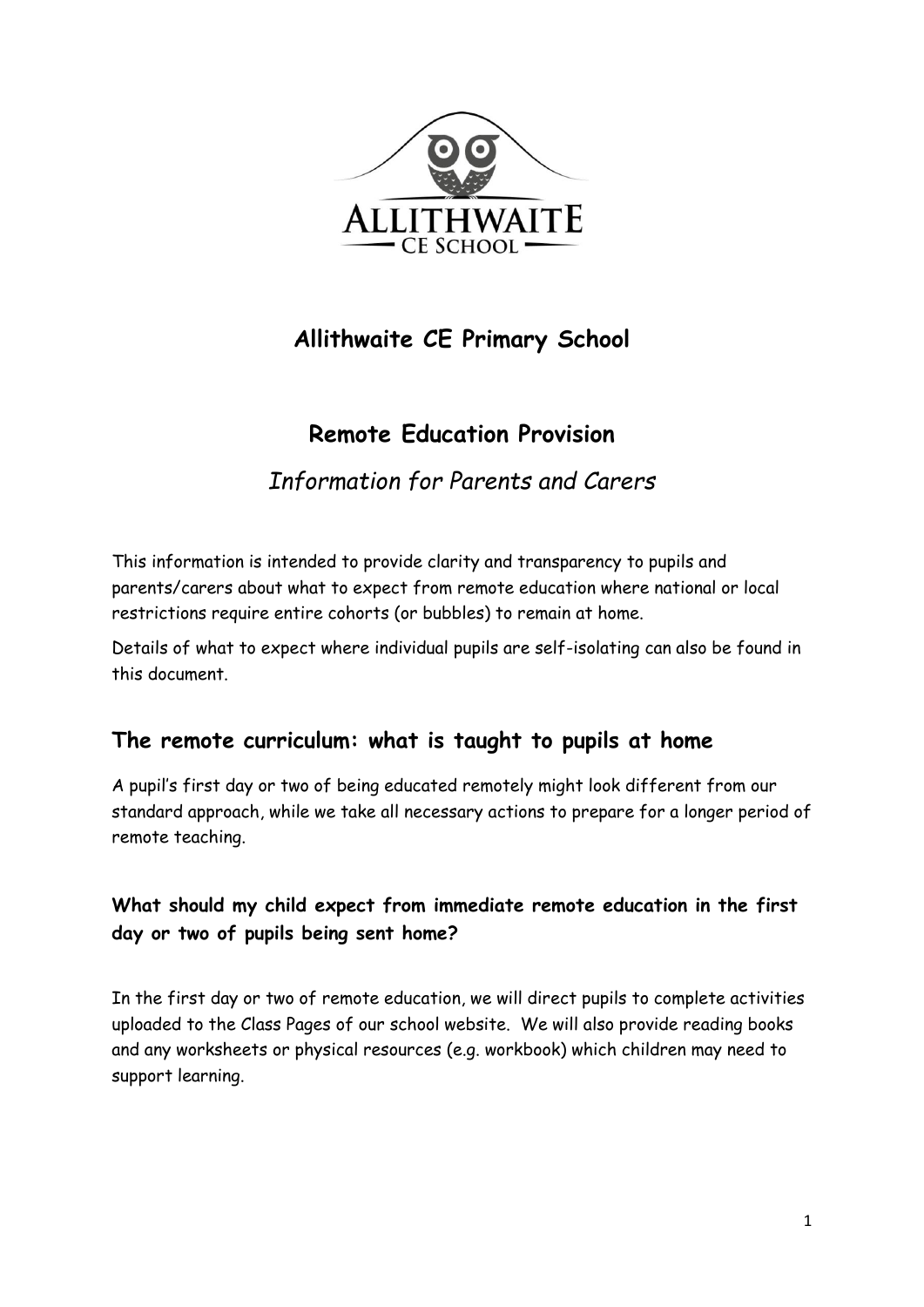### **Following the first few days of remote education, will my child be taught broadly the same curriculum as they would if they were in school?**

Staff will teach the same curriculum remotely as we do in school wherever possible and appropriate. Teaching approaches may need to be adapted so that lessons are accessible at home; for example, those learning opportunities which may require a high level of interactivity (e.g. phonics) or lessons with high levels of physical requirements (like PE).

# **Remote teaching and study time each day**

#### **How long can I expect work set by the school to take my child each day?**

We expect that remote education (including remote teaching and independent work) will take pupils broadly the following number of hours each day:

| Key Stage One | An average of 3 hours of engagement per<br>day. |
|---------------|-------------------------------------------------|
| Key Stage Two | An average of 4 hours of engagement per<br>day. |

This does not mean that we expect children to average 3 – 4 hours of screen time per day. It is engagement with learning, which may take a variety of activities including some physical activity such as taking part in exercise.

We will be setting fewer hours for Early Years pupils as they are engaged in learning as part of a continuous provision approach across a school day. The Early Years lead will coordinate works so that parents/carers receive links to phonics, maths, english and other areas of learning as well as providing guidance on how to engage children through play. Play based learning is essential for this age group.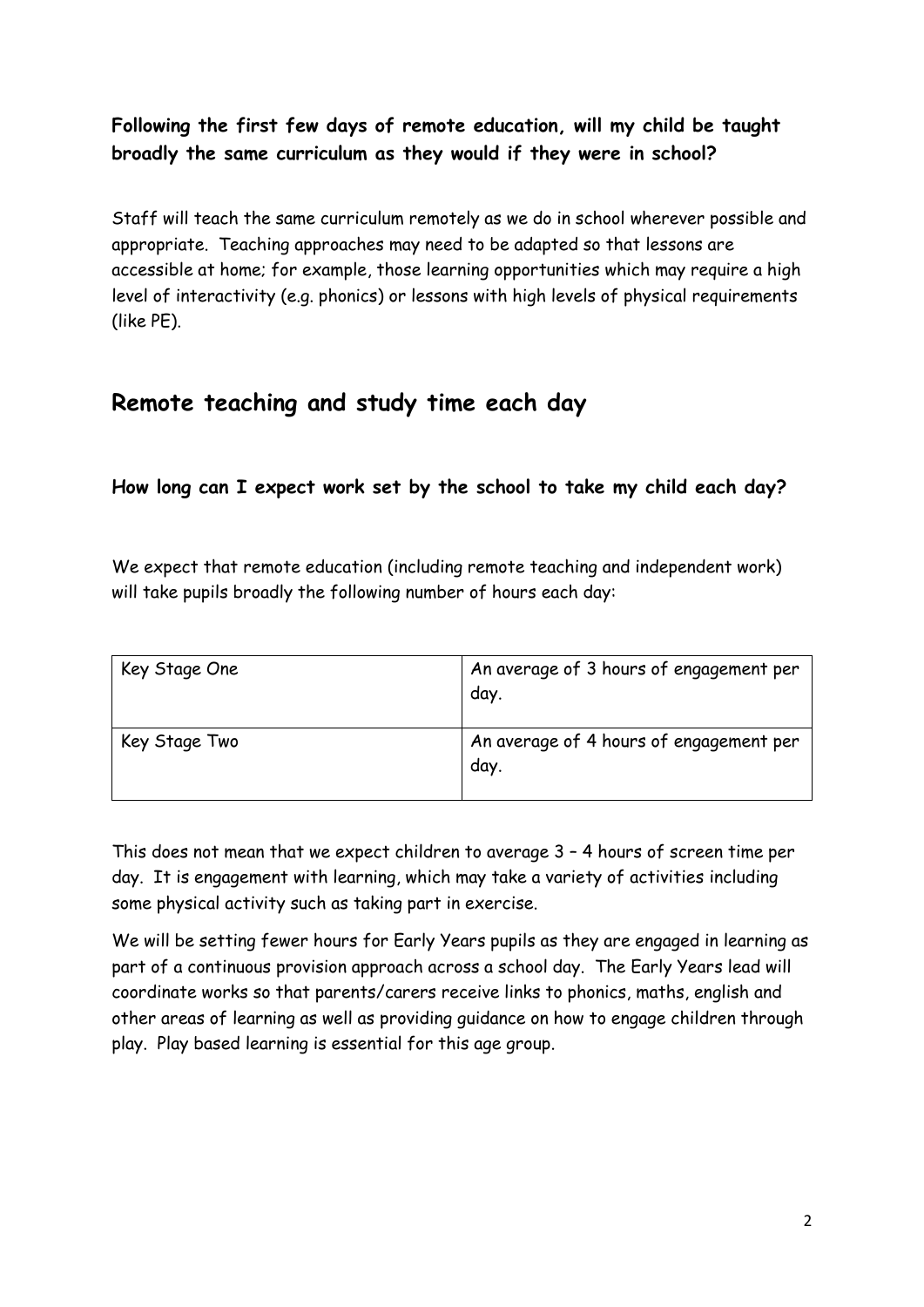### **Accessing remote education**

#### **How will my child access any online remote education you are providing?**

Remote education is delivered via our school website under Class Pages and the 'activities' tab.

In the Early Years, parents/carers and staff will communicate via Tapestry. This platform will also be used as an engagement in learning and feedback tool.

In KS1 and KS2 all parents/carers will have access to a class email for queries & feedback.

Children will also be offered live lessons and meetings where appropriate for the current climate.

#### **If my child does not have digital or online access at home, how will you support them to access remote education?**

We recognise that some pupils may not have suitable online access at home. We take the following approaches to support those pupils to access remote education:

- Staff will provide work packs for any families who need access to printed materials; please email your class teacher to arrange collection.
- If access to a device at home is a barrier to learning, parents/carers are advised to contact school.
- Where we can, school will seek to loan a device to pupils.
- School will maintain regular contact with families to monitor engagement with learning and will respond to any needs that arise.
- Parents/carers will be kept informed of funded access to devices and/or 3G/Wifi resources wherever school is made aware of these facilities.

#### **How will my child be taught remotely?**

We use a combination of the following approaches to teach pupils remotely:

- Live lessons.
- Pre-recorded teaching made by school staff.
- Recorded teaching made by external teaching organisations White Rose Maths, Oak Academy lessons etc.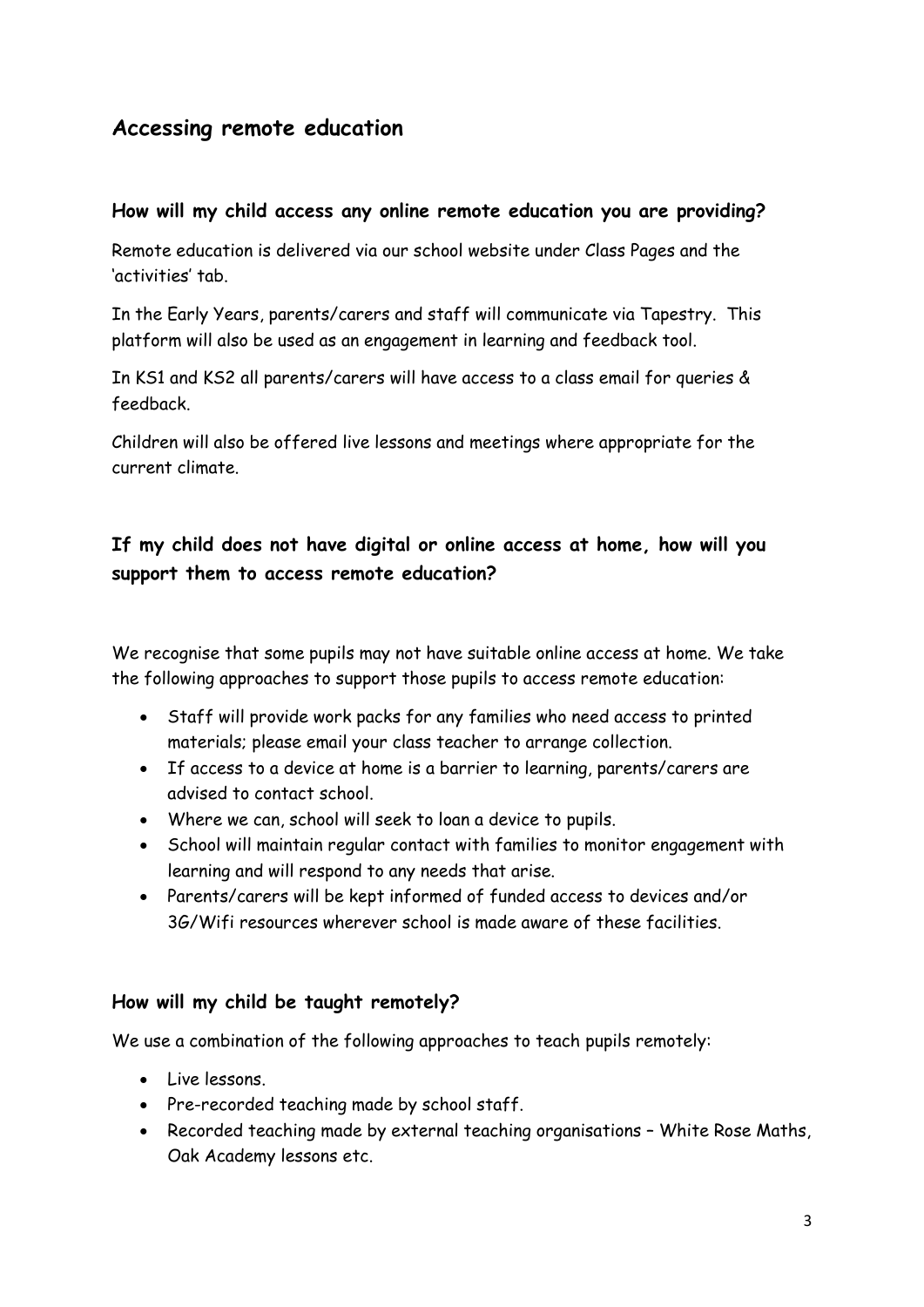- Commercially available websites to support different subjects, such as BBC Bitewise or Phonics Play.
- Independent work linked to teaching in the form of onscreen activities, handwritten work and worksheets provided for parents/carers to print if they choose to. If appropriate, pupils and parents will often have the choice in how they wish to respond to allow more flexibility.
- Daily reading using books already at home or e-book sites such as Oxford Owls.
- Some long-term project work or internet research may be given.

## **Engagement and feedback**

#### **What are your expectations for my child's engagement and the support that we as parents and carers should provide at home?**

We recognise the important role parents/carers play in helping to support children's progress. We acknowledge that their role is vital to support and encourage pupil participation with remote learning. Maintaining good routines which include children being up, dressed and ready for the day as they would normally contribute to positive mental health, well-being and commitment to the learning opportunities provided. There is an expectation that parents and carers will work with school to ensure their child engages with the remote learning provided.

- We encourage parents/carers to set up a daily timetable with the pupil. This is proven to foster independent learning & enthusiasm. We do not dictate a timetable, but offer suggestions within our weekly remote learning plans.
- We expect children to engage with the remote learning activities provided to the best of their ability and to return completed work.
- It is expected that parents will support pupils to access any online provision and will liaise with the school for support if needed.
- We expect parents and carers to maintain regular communication with the class teacher. Teachers can be contacted via the class email address for advice, to answer questions and to pass on information.

# **How will you check whether my child is engaging with their work and how will I be informed if there are concerns?**

All staff will monitor pupil engagement with online remote learning by:

- Keeping a register of attendance for live lessons.
- Monitoring pupils who are regularly completing work in a timely manner.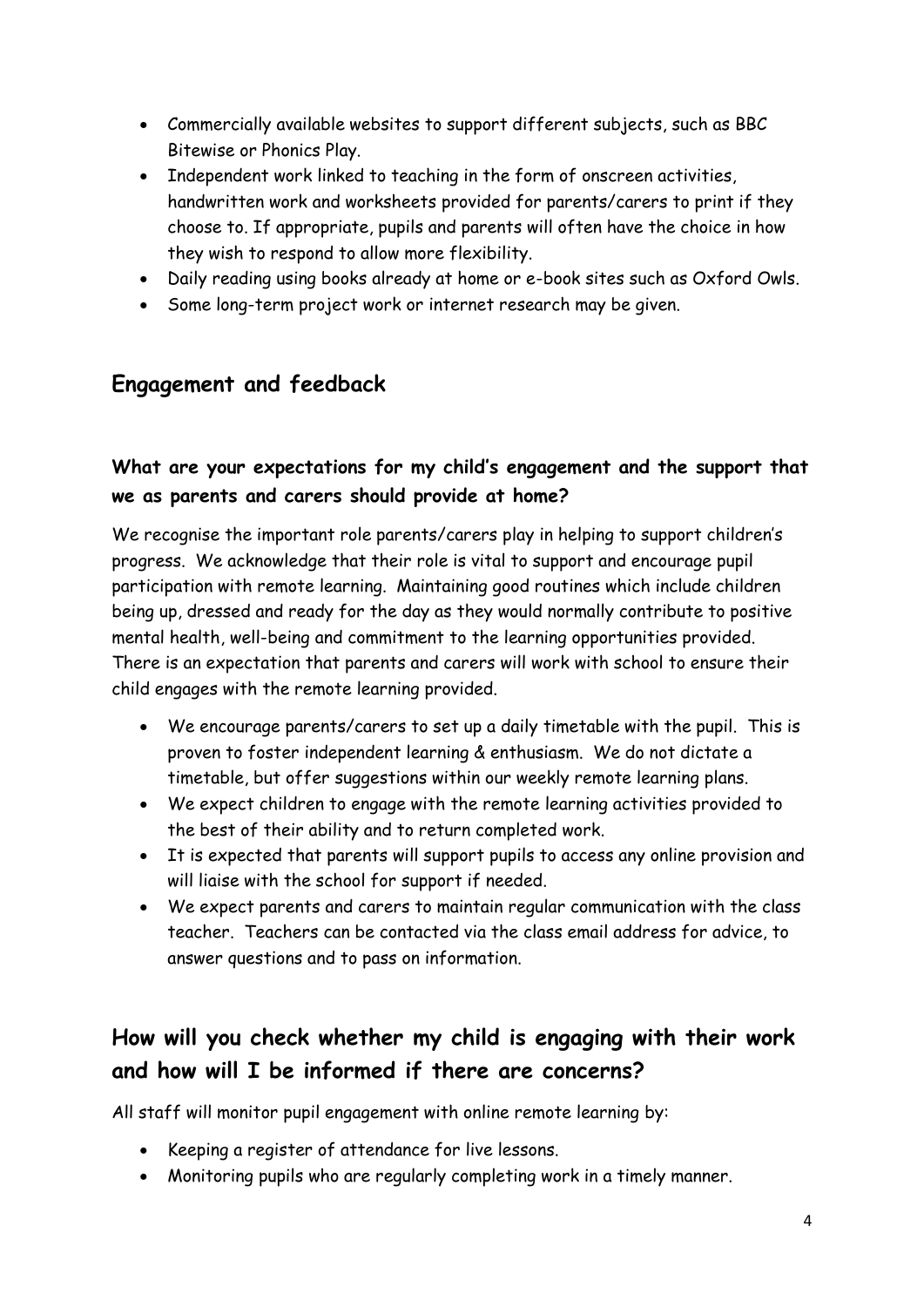Using the Tapestry function of viewing lists of adults who have accessed pre recorded videos.

Where engagement becomes a concern, parents/carers will first be emailed by their class teacher to check the reason for non-engagement e.g. illness.

If necessary, this will be followed up by a phone call where strategies will be discussed to improve engagement.

If lack of engagement is causing a safeguarding concern, a welfare phone call or house visit will be made is deemed appropriate by the Designated safeguarding officer.

### **How will you assess my child's work and progress?**

Feedback can take many forms and may not always mean extensive written comments for individual children.

• For Nursery and Reception pupils, parents have the facility to upload images of achievements with comments onto Tapestry. Teachers will comment on these observations and link them to the development matters and early learning goals.

• Teachers and teaching assistants for children in years 3 – 6 will check TEAMs daily and will leave comments for children's completed work.

- Self-marking activities such as 'Times Table Rockstars' which give instant feedback.
- Whole class feedback where appropriate in live lessons.
- Staff may contact parents/carers to discuss their child's progress via the class email.

# **Additional support for pupils with particular needs**

#### **How will you work with me to help my child who needs additional support from adults at home to access remote education?**

We recognise that some pupils, for example some pupils with special educational needs and disabilities (SEND), may not be able to access remote education without support from adults at home. We acknowledge the difficulties this may place on families, and we will work with parents and carers to support those pupils in the following ways:

- Pupils with an EHCP will be offered one to one live teaching with their familiar adult for core subjects.
- Adapted learning packs and resources will be made available.